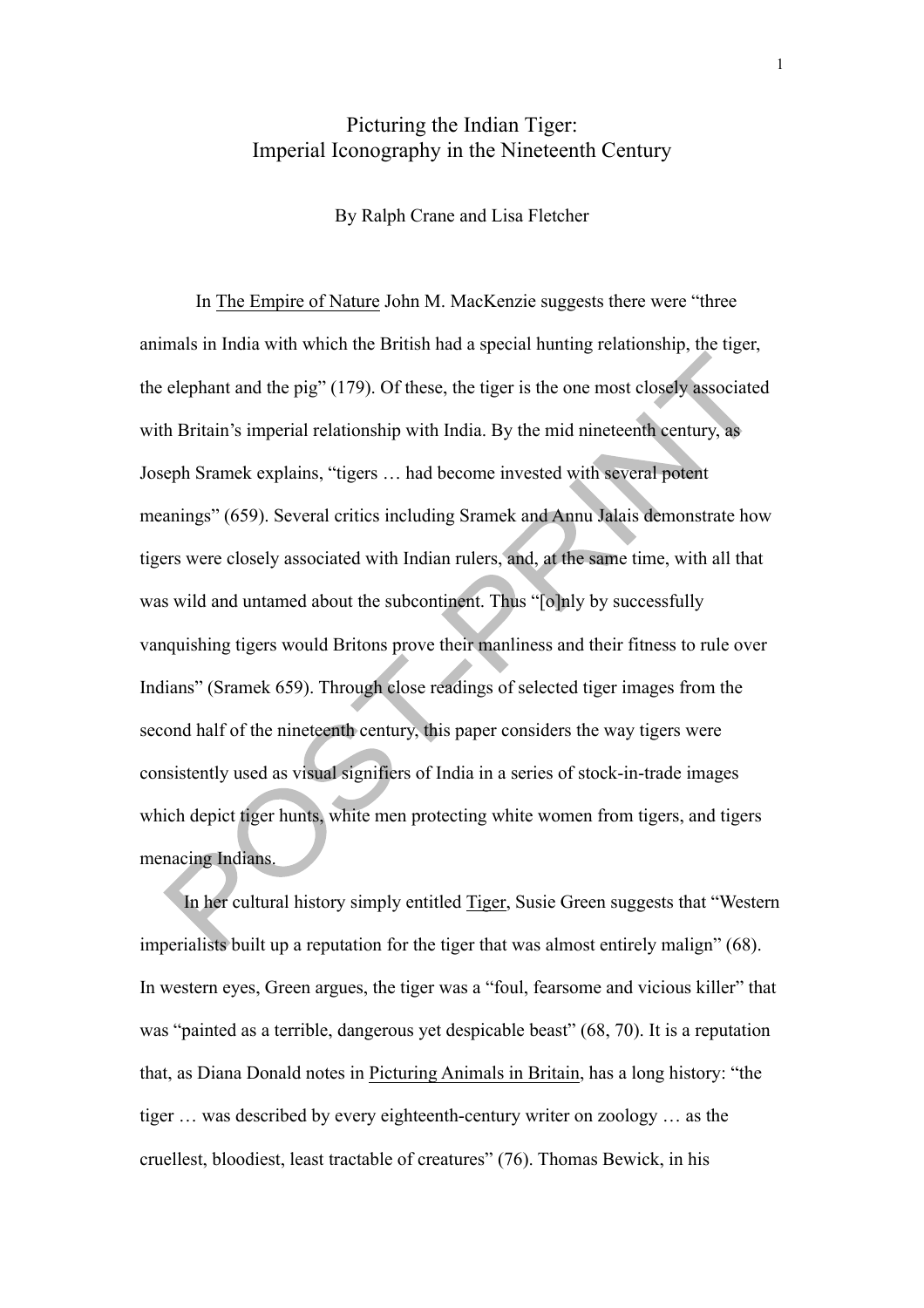enormously popular General History of Quadrupeds (1790), singled out the tiger as the most rapacious and destructive of all carnivorous animals. Fierce without provocation, and cruel without necessity, its thirst for blood is insatiable: though glutted with slaughter, it continues its carnage, nor ever gives up so long as a single object remains in its sight: flocks and herds fall indiscriminate victims to its fury: it fears neither the sight nor the opposition of man, whom it frequently makes its prey, and it is even said to prefer human flesh to that of any other animal. (206)

Bewick provided the illustrations for his General History, of which eight further editions were published in his lifetime (Ritvo 7). Harriet Ritvo notes that by the first decade of the nineteenth century, Bewick had "become a renowned engraver of animals" (6); separate editions of the illustrations were published without the text and continued to have popular appeal well into the middle of the century. [Insert Figure 1 Thomas Bewick, A General History of Quadrupeds (1790)]

Ritvo explains that while the elephant, the other animal which most came to signify India for the British, was seen to possess the "qualities of an industrious, docile and willing servant," the tiger was reviled as an animal that "not only declined to serve, but dared to challenge human supremacy" (17). She goes on to argue that, "[a]bout the tiger there were no two ways of thinking. It epitomized what man had to fear from the animal kingdom and from restive human subordinates" (28). The textual and visual representation of tigers as unregenerate savages gained momentum in the middle of the nineteenth century. Following the terrible events of what was then commonly referred to as the Indian Mutiny of 1857 — and which have also been variously referred to as the Sepoy Mutiny, the Sepoy Rebellion, the Sepoy Revolt, the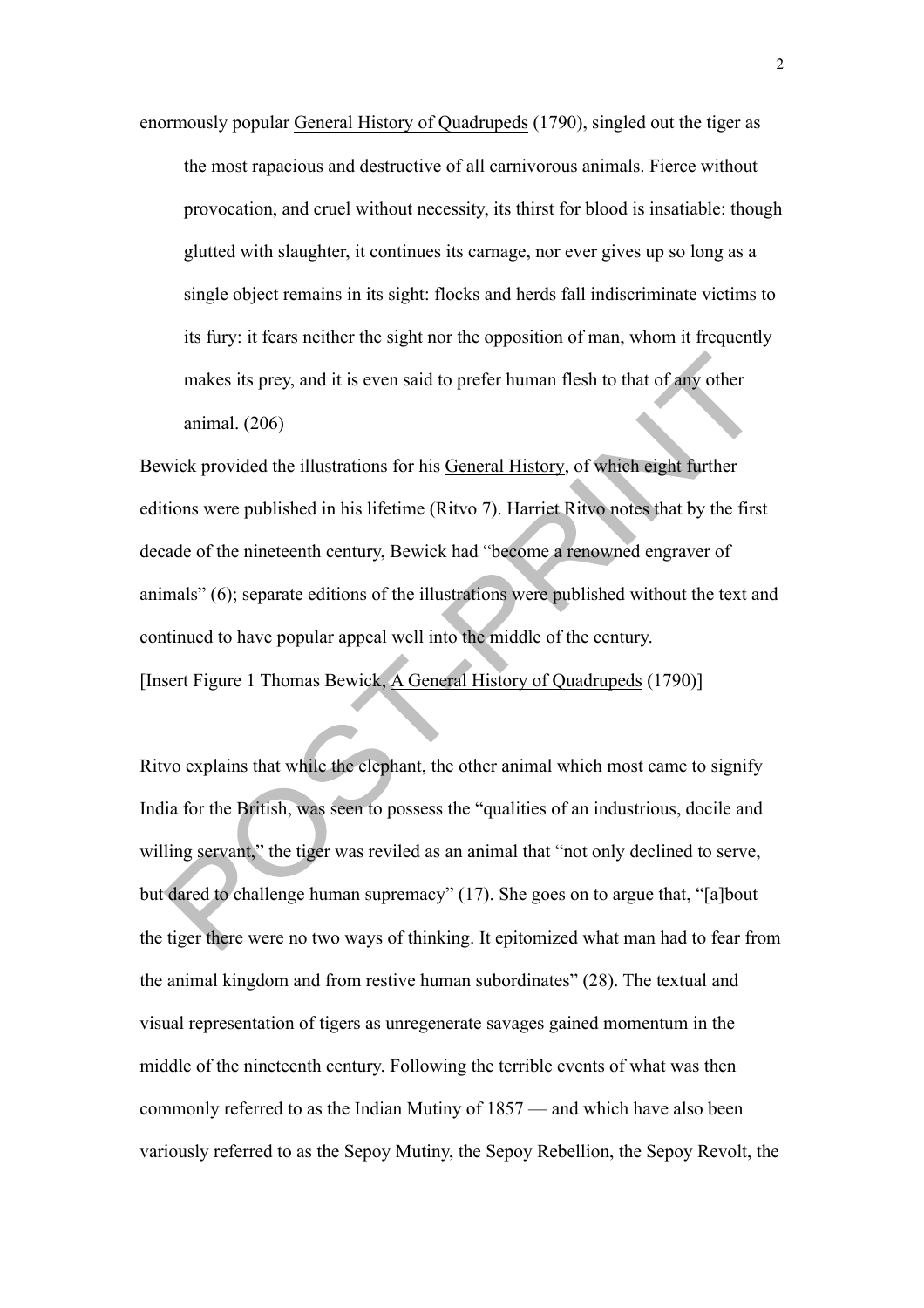Great Revolt, the 1857 Uprising, the First War of Independence, and the Freedom Struggle of 1857 — British artists and illustrators were able to draw on established ideas about the tiger's behaviour and appearance to create immediately legible and powerful images of India generally, and of the mutineers in particular.<sup>1</sup>

The visual archive of the British relationship with India in the nineteenth century is replete with images of tigers, including: highly realistic oil paintings and watercolours hung at the Royal Academy and other respected institutions; detailed drawings of live tigers and tiger remains in scientific periodicals and naturalist studies; crude sketches drawn in the field by hunters and published in their memoirs; and countless drawings, etchings and paintings produced to illustrate the obligatory hunting episodes in popular Anglo-Indian adventure fictions and memoirs. Despite the apparent diversity of nineteenth-century pictorial depictions of Indian tigers, the mass of images in periodicals, books, and hung on gallery walls is unified by remarkably consistent conventions for picturing tigers, whether they are shown alone, with other animals, or encountering humans. For instance, Bewick's 1790 full side-view engraving of a tiger, mid-stride with his mouth open to show prominent white teeth (Figure 1) is mirrored in Sir Edwin Henry Landseer's drawings of tigers in the first decades of the nineteenth century, and remained a prototype at least until the century's close, when Robert Armitage Sterndale published a similar illustration in his Denizens of the Jungle (Figure 2).

[Insert Figure 2 R.A. Sterndale, "On the Watch," Denizens of the Jungles (1886)]

The Liverpool-based animal artist, William Huggins's numerous and well-known images of tigers, in particular his 1838 close-up of a Bengal tiger's face, seem to have set the standard for popular illustrations of tiger hunts in India, despite the fact that he never saw a tiger in its natural environment but instead spent hours drawing animals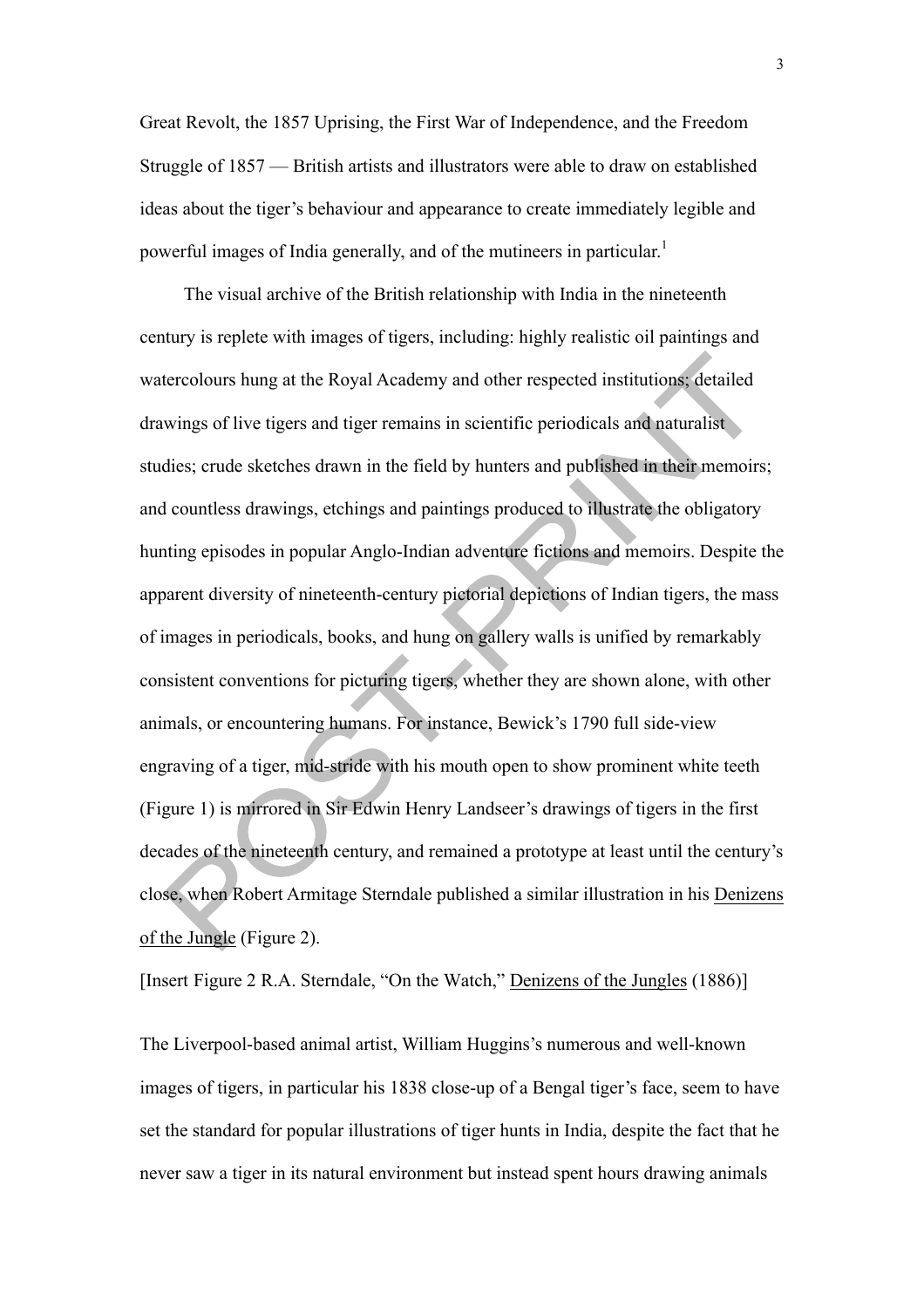in the Liverpool zoological gardens and, whenever possible, made sketches of the lions and tigers in Wombwell's travelling menagerie (Nicholson). The influence of Huggins's portrait of a Bengal tiger and, less obviously, the snarling cat in his A Tiger and a Serpent (1840), is evident in two illustrations of tiger hunts published in the Graphic: "A Tiger Hunt in India" in March 1887 and "Tiger Shooting in India: A Sketch Made during Prince Albert Victor's Recent Trip to India" in May 1890. The point here is not so much that major and respected early-nineteenth-century artists were knowingly emulated by later artists and illustrators, but that, throughout the century, and especially in its later decades, artists routinely drew on a set of established tropes for portraying Indian tigers. These conventions had little to do with any commitment to creating a visual record of living creatures, and much more to do with prevailing ideas about India and Indians and, related to this, powerful and apparently unquestioned anthropocentric views of tigers. As Green notes, "Observations of the tiger during the Raj … tell little of her natural history but something of how a great predator behaves when its entire population is viciously hunted" (16). Like other top predators, the tiger "chooses on the whole to avoid man" (Green 18), and representations of its fierceness are simply not in keeping with its true natural history.

The "incredible complexity of encountering animal images" (Adams xi), together with the surprising scarcity of studies of the tiger's place in British imperial iconography, necessitates quite strict parameters on the scope of this article. Our overriding aim is to add to the cultural history of British imperialism in India by considering the degree to which, especially in the decades after the Mutiny, tigers were used as a cipher for hegemonic Victorian attitudes to India and its people. It is certain that even pictures of tigers alone in the wilderness are thoroughly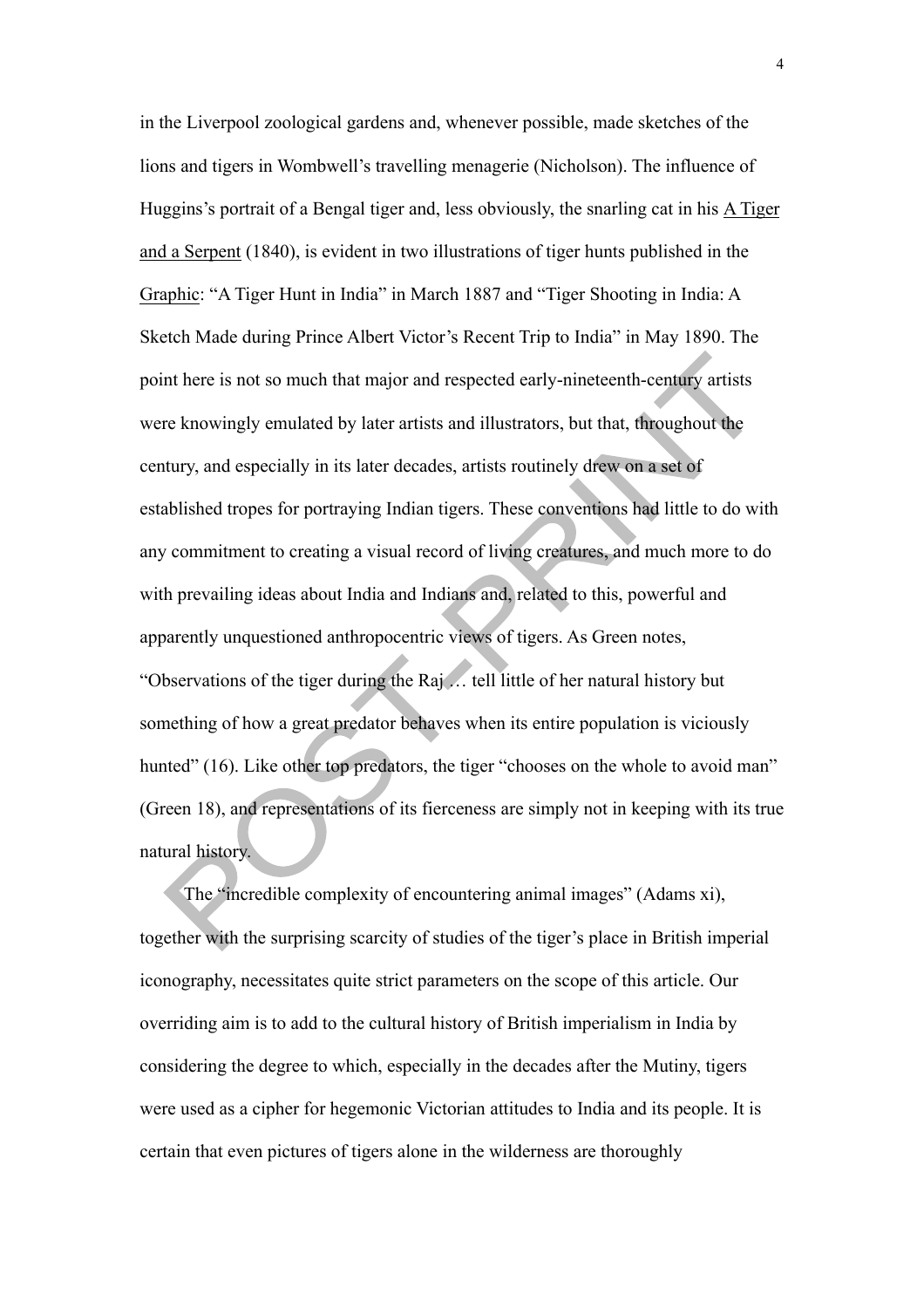circumscribed by human attitudes to animals — to misquote Erica Fudge, the tiger is a representation of a human; it is not, paradoxically, a tiger (7). Nevertheless, the tiger's role in the iconography of the British Empire is most potent in those images that overtly display encounters between humans and tigers. Our analyses are further limited to images that were readily available to the Victorian public and circulated in periodicals such as Punch, the Illustrated London News, and the Graphic. These images were, of course, meaningful on a continuum with the many and various other ways in which tigers were depicted for British audiences in the nineteenth century: illustrations in periodicals and books made meaning in tandem with their accompanying text (see, for example, Crane and Fletcher); the covers of hunting memoirs were sometimes embossed with tiger skins and included graphic photographs of hunters posing with dead tigers; Britons of all classes had ready access to live tigers in zoos, and travelling menageries or stuffed specimens in museums, some of which were the models for artists; and, both in India and at home, the walls of public venues and private homes were commonly decorated with images and trophies of the hunt.

While the tigers we discuss are all pictorial representations, it would be a grave mistake to treat these images as pure representation and thus to forget the record they provide of actual and invariably violent encounters between humans and animals. Our interrogation of a slice of the visual archive of popular imperial animal art contributes to what Erica Fudge describes as the "history of human attitudes towards animals" (6). To employ Ritvo's terminology, while we read tigers as "rhetorical animals" (5), our analyses are underpinned by an awareness that their capture on paper was, in conceptual and practical terms, closely linked to the entrapment and killing of tigers in India. Steve Baker asks, "What place does the animal hold in our imagination, and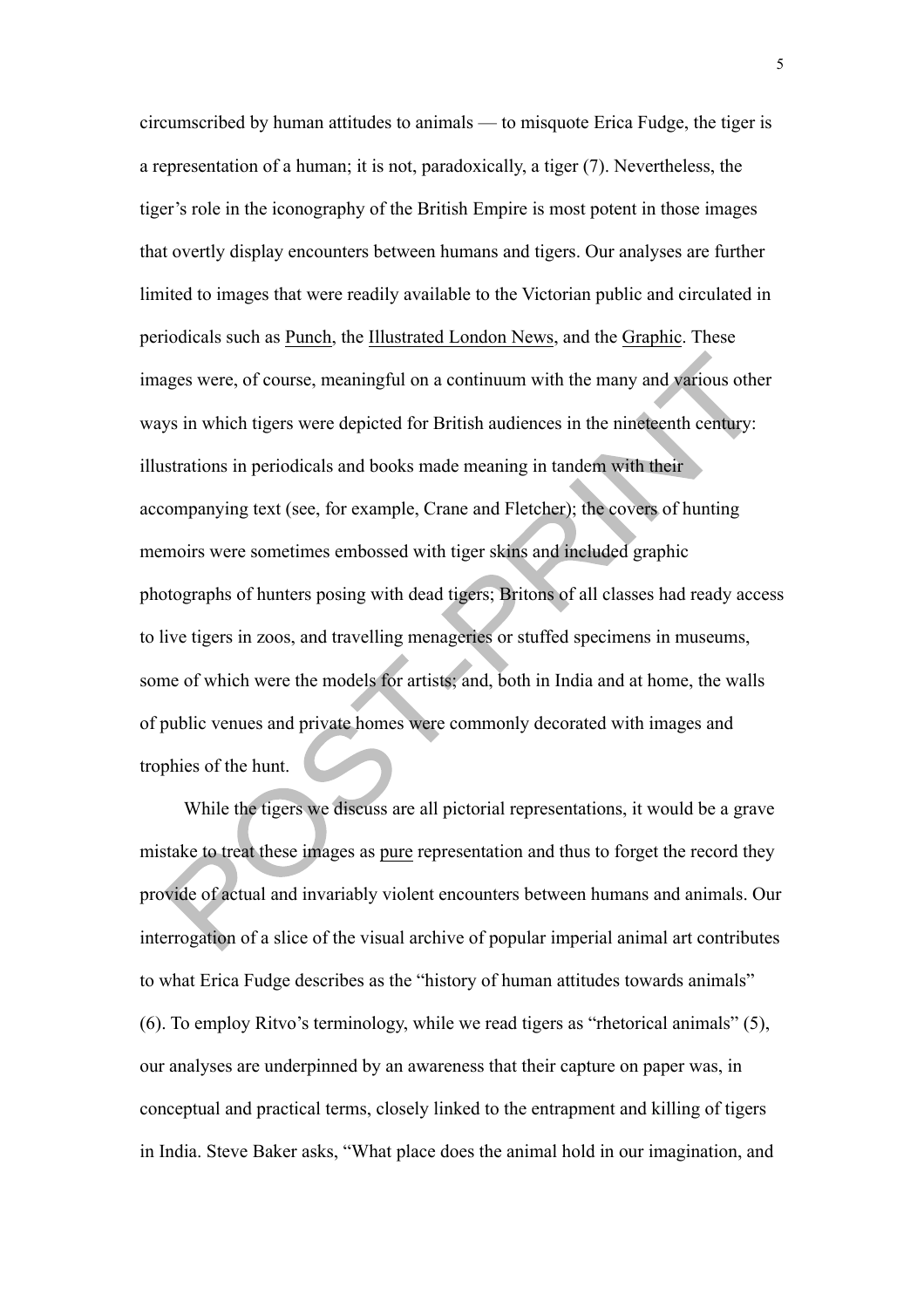how are we to understand the uses to which our imaginative conception of the animal is put?" (6). This question is especially pertinent in relation to the tiger in British India.

MacKenzie writes in relation to the literature of hunting which flooded Victorian bookshelves that the "British and the tiger seemed in some ways to be locked in conflict for command of the Indian environment" (180). Significantly, as Jalais notes, the British were keen to highlight the tiger as a "worthy" enemy, "as it gave them the pleasure of measuring themselves against an 'equal' who stood his ground by virtue of his strength" (28); therefore, in the iconography of popular Victorian imperialism metaphorical representations of the death of a tiger served the function of emphasising the power of the British over India. As Ritvo explains, "The connection between triumphing over a dangerous animal and subduing unwilling natives was direct and obvious, and the association of the big game hunter with the march of empire was literal as well as metaphoric" (254). In broad terms, the history of hunting in India in the nineteenth century is a tale of wanton masculine violence and imperial bombast. And by 1859, when Captain George Francklin Atkinson published 'Curry and Rice,' on Forty Plates: or, the Ingredients of Social Life at 'Our Station' in India, this hyper-imperialist-masculinity was ripe for parody. In his comic portrayal of life in the fictional mofussil station of Kabob Atkinson satirizes a range of British officials and residents including "the experienced Byle," who has "been accustomed to polishing off a tiger or two before breakfast" (97), and when need arises is able to lodge a rifle-ball in a tiger's head while swimming! The anthropomorizing (and sexualizing) of tiger behavior is satirized by Atkinson when Byle is called on by an aggrieved agriculturalist "reporting the sudden apparition of a tiger, only fifteen miles off, which had abstracted his oxen and his fatlings, and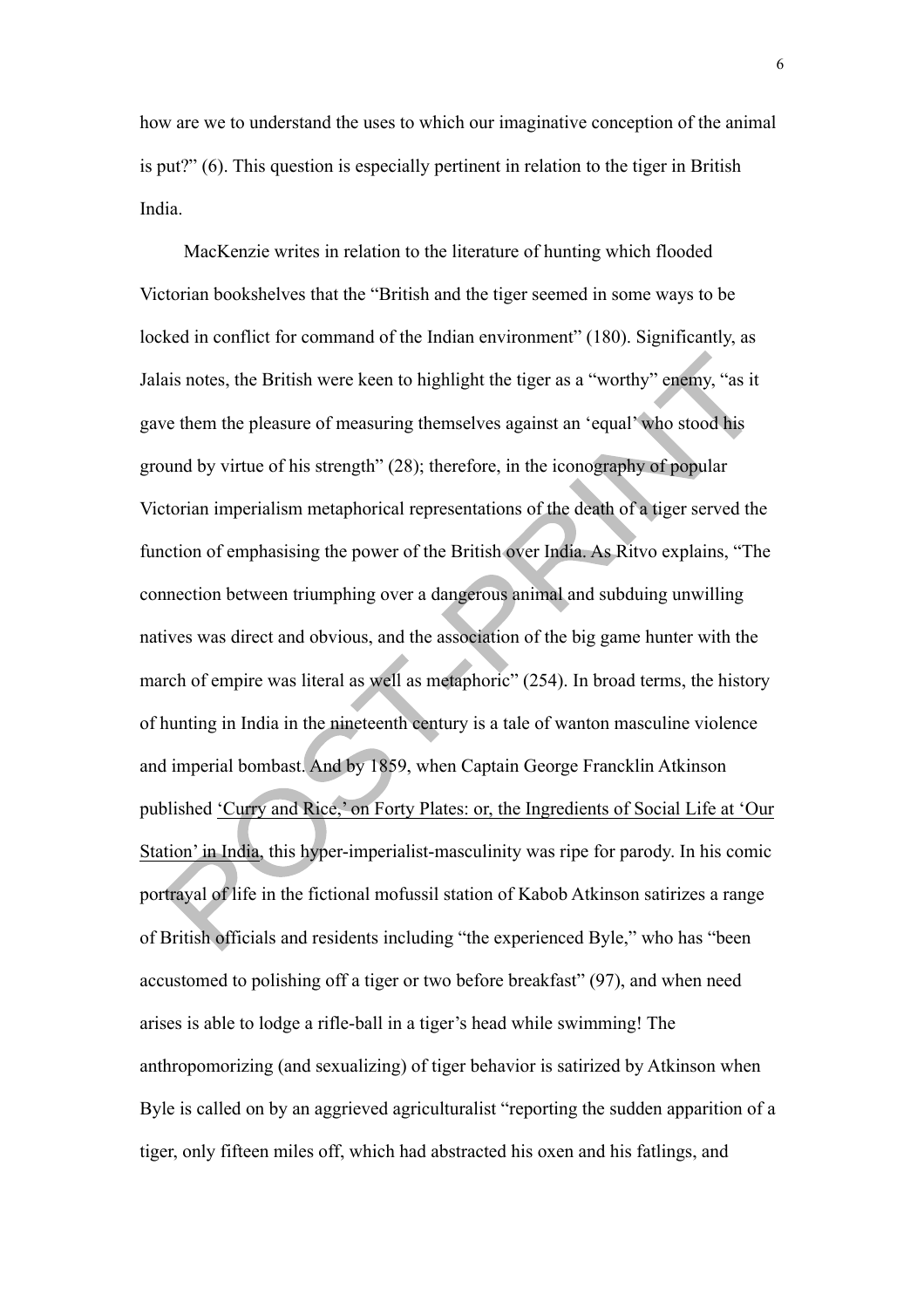evinced a desire, moreover, to elope with his wife" (98).

As the century neared its close, the civilian, administrative, and military arms of the British establishment in India reached the "apotheosis of the hunting mentality" (MacKenzie 171). As in Africa, the "hunting craze" was clearly "sanctified by the leaders of British India" (171), and the association of hunting with territorial expansion and legitimate rule of the Indian population is explicit in popular illustrations of Indian tiger hunts. This is nowhere more apparent than in the news images of the Prince of Wales's tour of India in 1875.

By the 1870s the British rulers had adopted the extravagant Mughal tradition of hunting tigers on elephants; they "consciously sought to inherit the mantle of the Mughals through an opulent and highly visible command of the environment" (MacKenzie 169). In parallel to this co-option of an elite Indian tradition, British hunters who did not merit the enormous entourage and expense of hunting on elephants actively and enthusiastically adopted the less spectacular practices of lowercaste Indian hunters. As the century progressed, these British hunters took on the Indian terms shikar (for hunt) and shikari (for hunter) and gradually developed a philosophy of hunting which emphasised the superiority of shikar over the pomp and ceremony of the elephant hunt.

As Ritvo, MacKenzie, and Heather Schell demonstrate, written accounts of elephant-borne hunting and shikar expeditions openly and repeatedly align hunting with British imperial might. Schell argues that the distinction between aristocratic hunting practices and shikar methods was apparent in the popular press and hunting literature: shikaris "were the best big game hunters in India" (239). Further, hunting was never just a leisure pursuit for British shikari, but intersected in fairly obvious ways with the duties of British officials in India. News stories and fictional tales of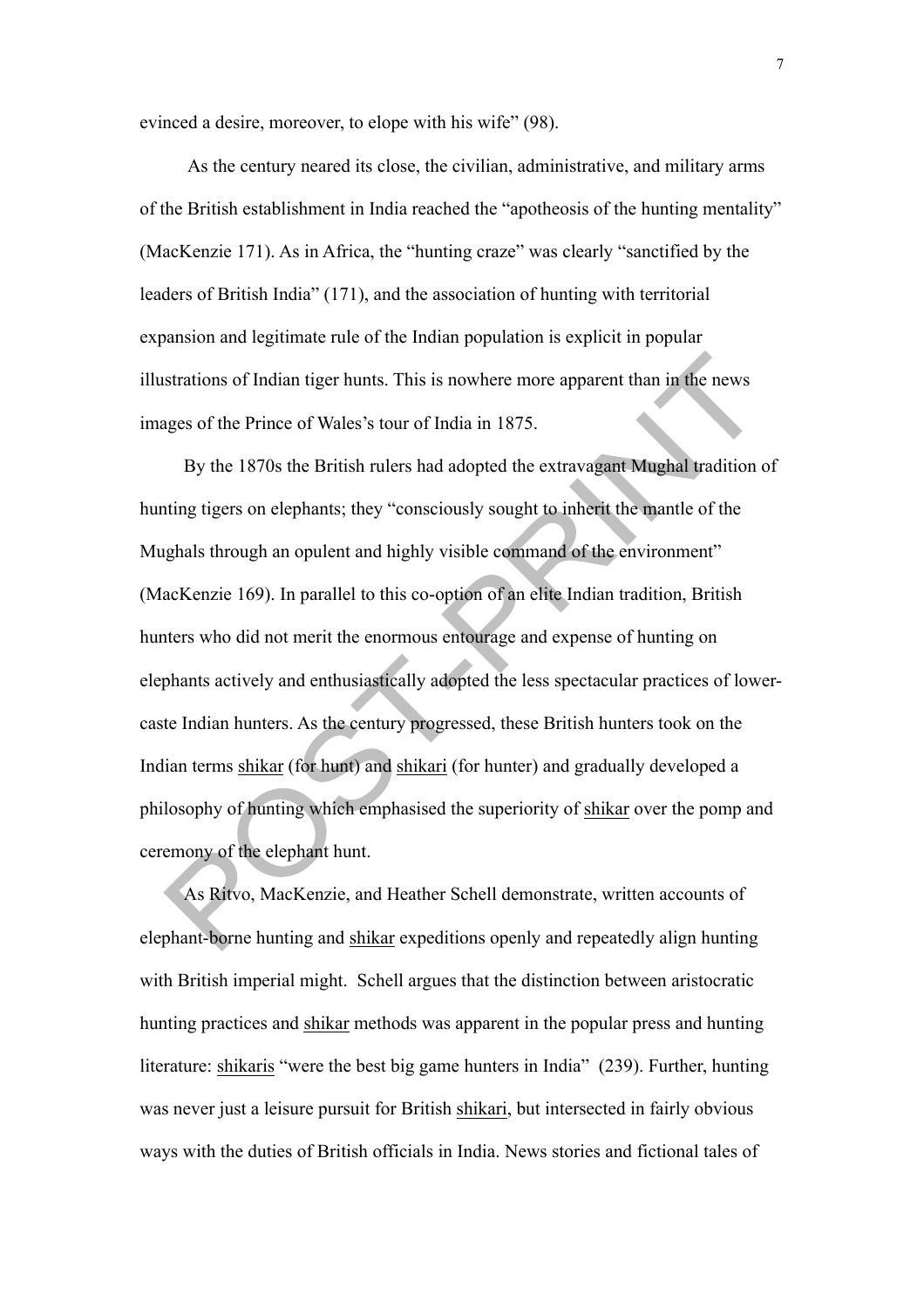villagers pleading with white hunters to destroy the "man-eater" in their midst were especially prevalent in the late-Victorian popular press and openly strived to communicate a "sense of the fitness of the structure of imperial domination" (Ritvo 276).

For the British in India the tiger — despite its power and "Royalness" — was regarded as dishonourable while the lion, the symbol of Britain, was regarded as noble.<sup>2</sup> This is nowhere more evident than in Sir John Tenniel's famous cartoon, "The British Lion's Vengeance on the Bengal Tiger" (Figure 3), published across two full pages of *Punch* on 22 August 1857. The cartoon was a response to eyewitness accounts of the massacres at Cawnpore, which followed the British surrender there. First, the British party was attacked as it boarded the boats at Satichaura Ghat that had been provided for their safe passage to Allahabad. Then, more shockingly for the Victorian public, the two hundred women and children who had survived the initial massacre and been imprisoned in the Bibighar were murdered and their bodies thrown down a nearby well. Of all the dreadful events which took place during the Uprising of 1857, the events at Cawnpore simultaneously shook British confidence in its control over India and evoked the greatest anger in Britain and across the empire. [Insert Figure 3 John Tenniel, "The British Lion's Vengeance on the Bengal Tiger," *Punch* 22 Aug. 1857]

As a cartoonist responding to this crisis in India, Tenniel deliberately fans the Victorian public's outrage against the mutineers responsible for the slaughter of the British women and children in Cawnpore.

The right-hand side of Tenniel's illustration captures a tiger positioned over the prostrate bodies of a dead white woman and her child. The woman's bare shoulders suggest rape as well as murder. The villainous Bengal tiger snarls at the avenging

8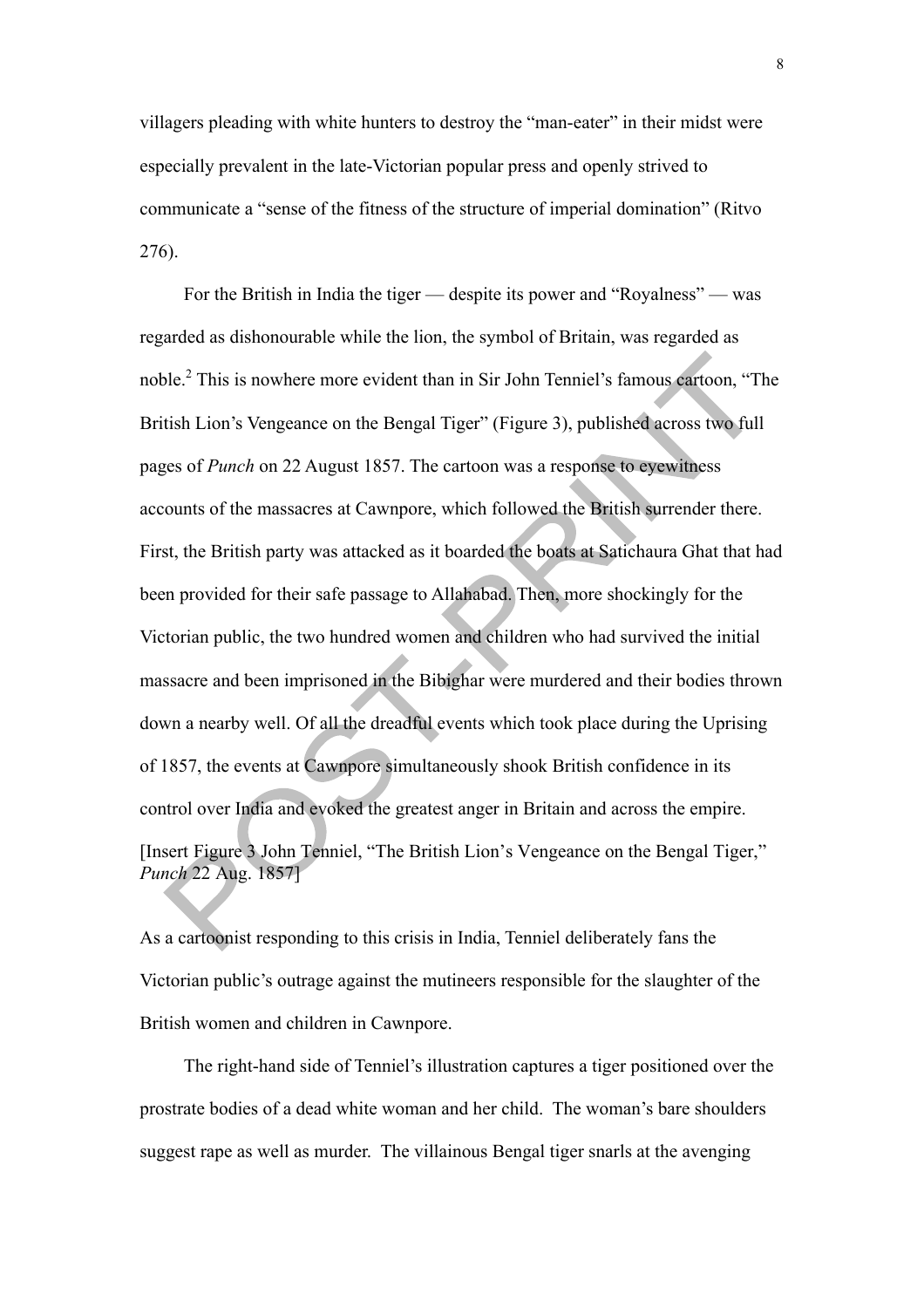British lion that leaps from the left-hand side of the cartoon, dominating the image. The composition of the emotive picture—the structural positioning of the lion above the tiger—suggests, as Manjita Mukharji notes, a clear opposition between the (colonizer) lion and the (colonized) tiger (37). The tiger is simultaneously depicted as powerful as it stands over the white woman and child, and powerless in the face of the attack of the heroic British lion. The outcome of the battle is never in doubt; the justice of the British lion's vengeance is not questioned. Through its dynamic triangulation between the "innocent victim," "treacherous criminal," and "righteous avenger" the cartoon re-inscribes the need for masculine white men to protect virginal white women from bestial brown men (Mukharji 37). The narrative Tenniel communicates to readers in Britain — reinforced in the title — is one of violent retribution (see also Crane and Mohanram, "The Iconography of Gender" 13-15). [Insert Figure 4 "Retribution."—from a painting by E. Armitage, in the Leeds *Townhall Illustrated London News* 26 February 1859]

Tenniel's cartoon was readily accessible to the Victorian public, as was Edward Armitage's painting, Retribution (1858) (Figure 4), which was reproduced in the Illustrated London News, 26 February 1859, adding more fuel to the British memory of the Uprising. Like Tenniel's cartoon, Armitage's huge canvas employs a tiger as a signifier of India. The structural composition has striking similarities, too. In the foreground are bodies of a dead white woman and child, and the woman's dishevelled clothing, her bare upper body, and the books and other effects scattered around her suggest that she has been raped before being murdered. The imposing muscular figure of Britannia commands the left side of the painting and is uppermost in the composition, clearly in a dominant position over the strapping tiger. Britannia's straight left arm with locked elbow that grips the tiger's throat, and her right arm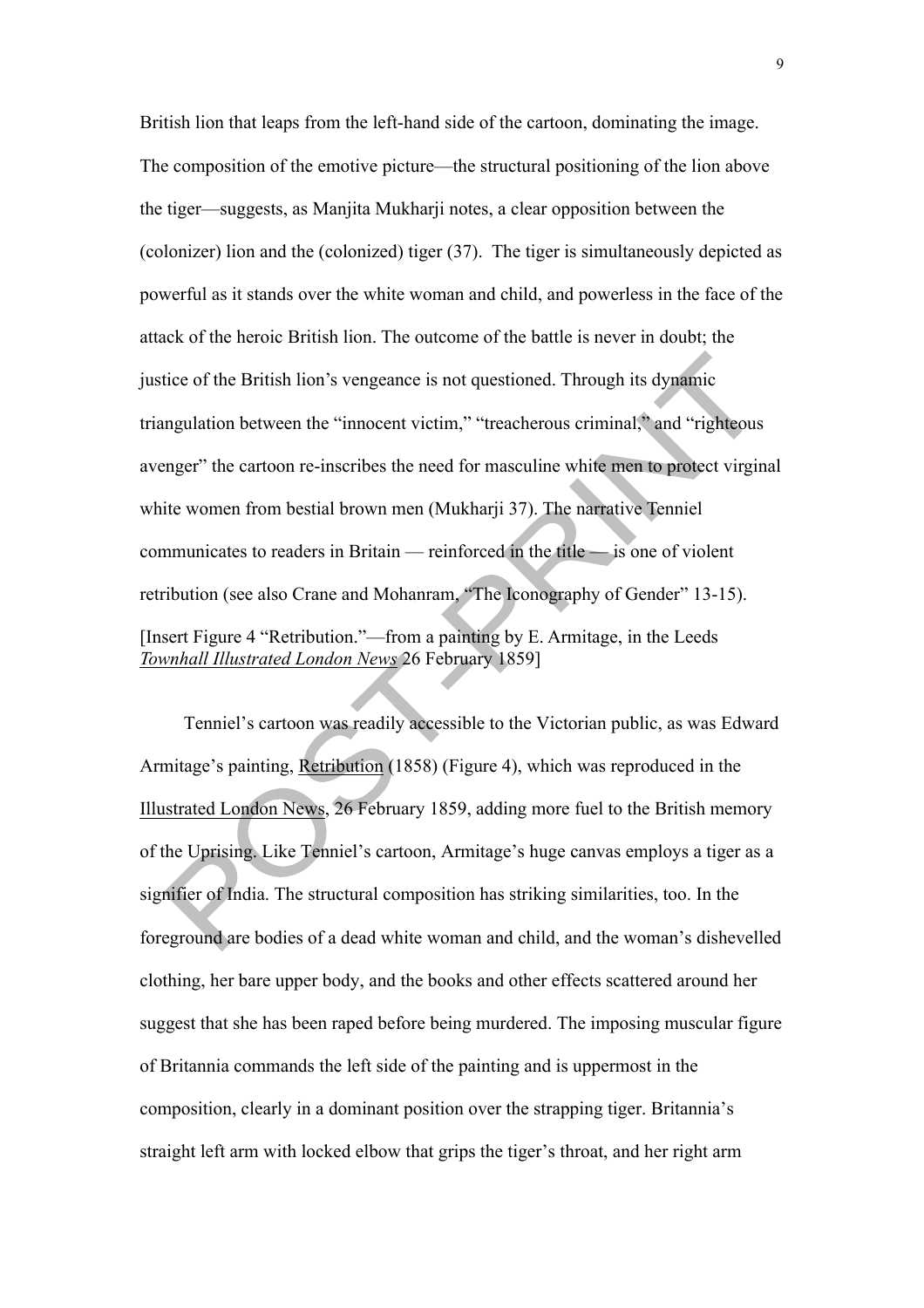extended by the sword she is about to plunge into the writhing beast, are strong phallic tropes common to military art. Both elements direct the viewer's gaze towards the throat and chest of the tiger in anticipation of its death. But this painting is not only one of retribution for the death of the woman and child in the foreground. In the background, partially obscured by Britannia's skirts, is an older child that has been saved, lending a positive tone to the work. The message of Armitage's narrative painting echoes that of Tenniel's cartoon, that Britain will mete out retribution on those who have carried out atrocities on white women and children, while also insisting on the future of Britain's rule and occupation of India.

In both these images the tiger replaces Indians because it was necessary to maintain the fiction of white women as inviolable. When Joseph Noel Paton exhibited his work In Memoriam at the Royal Academy in 1858 it showed "maddened Sepoys, hot after blood" about to burst into the room where white women and children were at their mercy (qtd. in Hichberger 175). The idea of white women in the power of Indian sepoys was too much for the Victorian public, and the painting caused so much distress that Paton subsequently replaced the "maddened Sepoys" with Highland soldiers, replacing the narrative of impending slaughter with one of rescue (Figure 5). [Insert Figure 5 Joseph Noel Paton, In Memoriam: Henry Havelock (1858)]

As J.W.M. Hichberger explains:

The depiction of ladies in the power of black soldiers was deeply offensive. For the wider public Paton decided to sacrifice the martyrdom aspect so as not to disrupt the mythology of white women as inviolable and remote from the male world of war and insurrection. (175)

Perhaps to avoid the possibility of this type of offence, the tiger replaced images of Sepoys in the imagery of the Uprising.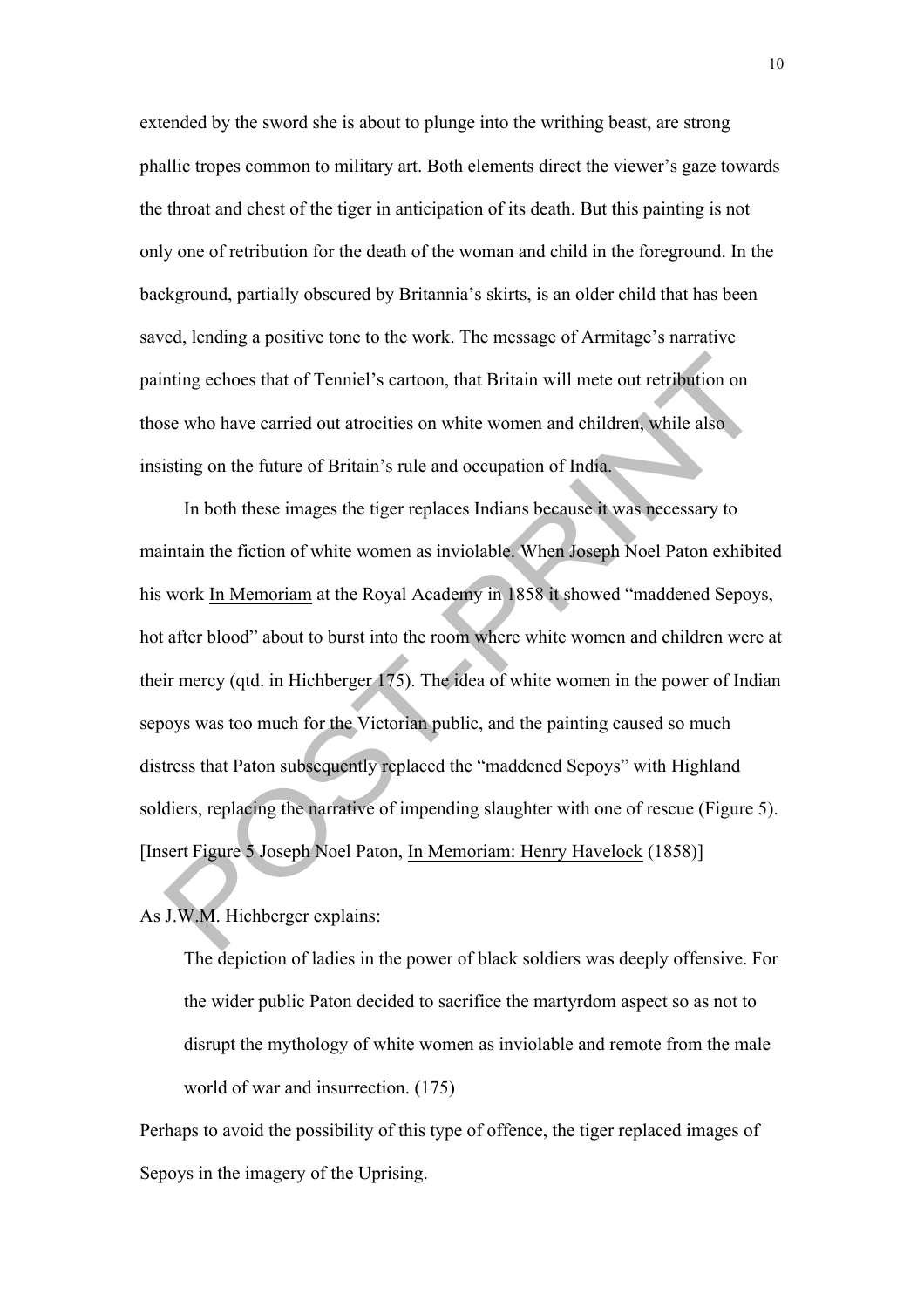Both Tenniel's cartoon and Armitage's painting leave the viewer in no doubt that power is vested on the side of the British, that the British Empire in India will be restored, and that the unruly tiger will be punished. In each work the Indian landscape provides a background, reminding the viewer that this is a contest over territory and brown bodies as well as white bodies. Both images also serve to remind us that the Uprising of 1857 is what Veena Das might term a "critical event" (see Veena Das, Critical Events and Crane and Mohanram, Imperialism as Diaspora). It introduced a new public discourse on Anglo-India in which agency was held by a militaristic, masculine empire which is in turn reflected in the iconography of the Uprising.

If the Uprising can be seen as a "critical event" in terms of empire, these works by Tenniel and Armitage capture what might usefully be described as "critical moments." Indeed, "A Critical Moment" is a common caption for illustrations featuring a tiger and hunter. Sterndale, for example, uses this title for an illustration showing two hunters coming face-to-face with a tiger in his autobiographical work Seonee, while it is also used for a two-page narrative illustration in the Graphic depicting the imminent death of a tiger sprawled over the body of a British hunter (Figure 7). Images like those by Tenniel and Armitage certainly influenced later images of tigers, and also contributed to their wholesale slaughter in India. What these images of the Uprising have in common with the more ubiquitous hunting images of tigers is an overwhelming interest in the critical moment after and before two deaths—a moment with a strong pedigree in British animal art. In James Ward's Lion and Tiger Fighting (1798), for example, "a tiger has pinned down a helpless deer, but, at the moment of beginning to feast, is surprised by a lion, which springs upon the less powerful predator to deprive it of its meal" (Donald 77). In the case of illustrations of the Uprising, the critical moment falls between the death of the white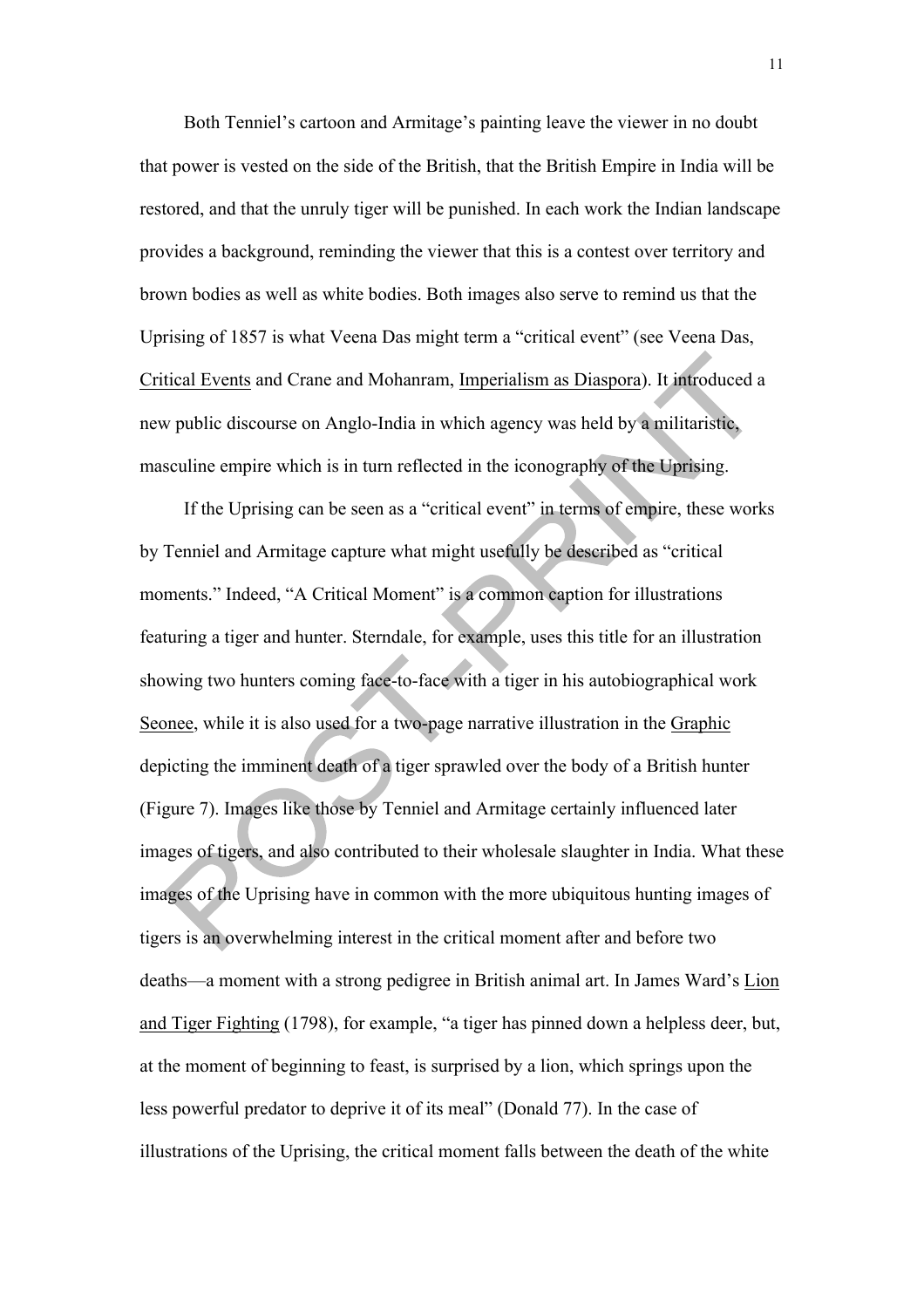woman and child and the impending retributive death of the tiger. In the more common hunting images of the later nineteenth century this trope is repeated in a range of situations, the death of the white woman being replaced by the death of either an Indian, or less commonly, another animal. The iconography of the "critical moment" is so commonplace and so powerful in the years after the Uprising that any image of a tiger with a human victim, or of a tiger caught in the sights of a hunter's rifle, invites the viewer to complete the narrative of retributive justice. It is a narrative which, in the wake of 1857, was always already available to the Victorian public, or as Baker suggests in relation to national animal iconography of the twentieth century, the symbolism of these images is "something which is simply available, out there in the culture" (43). In postcolonial terms the white hunter was increasingly pictured as the ultimate imperialist, while the tiger, officially classified as vermin in India until into the 1930s (Schell 233), was the ultimate subordinate.

That the racial and sexual codes embedded in these critical moments were readily understood is evident when we look at three typical tiger images from the late nineteenth century (Figures 6-8). Each of these images relies on the Victorian consumer being able to complete the narrative that is only gestured at on the page. [Insert Figure 6 "The Man-eater's Victim," G.P. Sanderson, Thirteen Years Among the Wild Beasts of India (1879)]

In "The Man-eater's Victim," an illustration in G.P. Sanderson's Thirteen Years Among the Wild Beasts of India (1879), a tiger carries off an Indian village woman.<sup>3</sup> The viewer knows, though, that the tiger will meet its end at the hands of a white hunter. Conversely, E. Law's illustration, "The Death of the Man-Eater," from Hunting Grounds of the Old World (1860) by H.A.L [Henry Astbury Leveson], captures the moment of a tiger being shot by a British hunter. In this case we know

12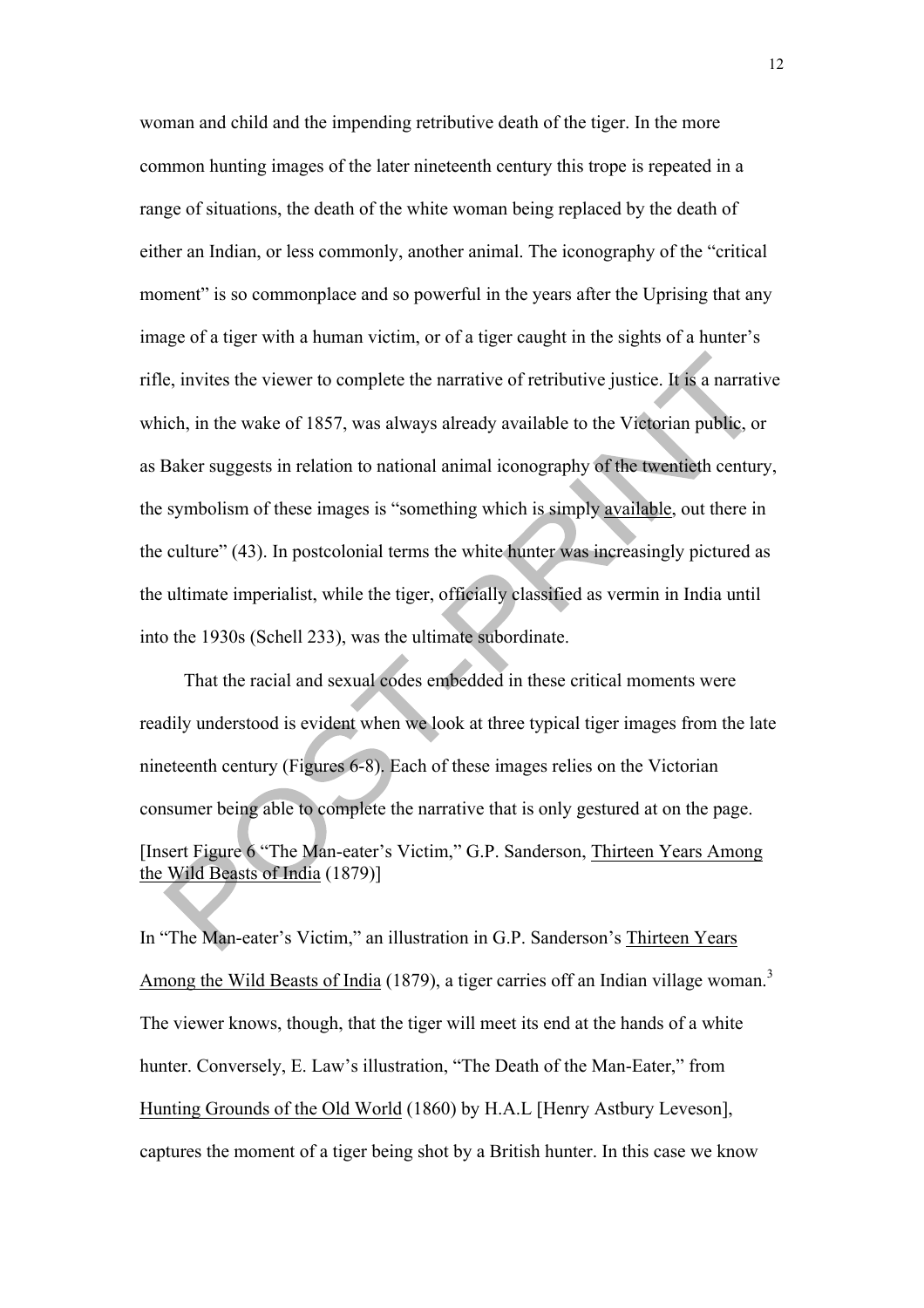that the tiger's death is an act of reckoning for the earlier death of its human victims. These post-1857 illustrations implicitly remind the viewer of the need for firm British rule in India. In both instances, the viewer is familiar with the trope of picturing tigers and is thus equipped to fill in the narrative gaps.

[Insert Figure 7 "The Death of the Man-Eater," H.A.L [Henry Astbury Leveson], Hunting Grounds of the Old World (1860)]

The unsigned illustration from the Graphic, "In the Bengal Jungle—A Critical Moment," delivers a fuller narrative on the page. The tiger is about to be shot for its attack on the avenging hunter's companion. The hunter is braced for the recoil of his shot, and his extended stance, his pointing rifle, and the hunting knife on his belt echo the phallic tropes common to military art also displayed in Armitage's painting. And while the landscape is, of course, India, the right-hand third of the image, complete with hunting dog, clearly evokes Britain, and claims India as part of the British Isles. [Insert Figure 8 "In the Bengal Jungle – A Critical Moment," The Graphic 30 October 1880]

The respected animal and battle painter and illustrator, John Charlton (1849– 1917), contributed numerous illustrations to the Graphic between 1876 and 1895, many of them depicting animals or historical events from Britain's colonial possessions in Africa (see Houfe 260). His work includes three drawings of tigers produced to illustrate B.M. Croker's short story "A Free Will Offering," about white hunters killing a man-eating tiger, published in the Christmas issue of the Graphic in 1894.

[Insert Figure 9 "But two days before he had taken a boy from before his mother's eyes," "A Free Will Offering," by B.M. Croker, The Graphic 25 December 1894]

[Insert Figure 10 "The tiger's spring and Algy's shot seemed simultaneous," "A Free Will Offering," by B.M. Croker, The Graphic 25 December 1894]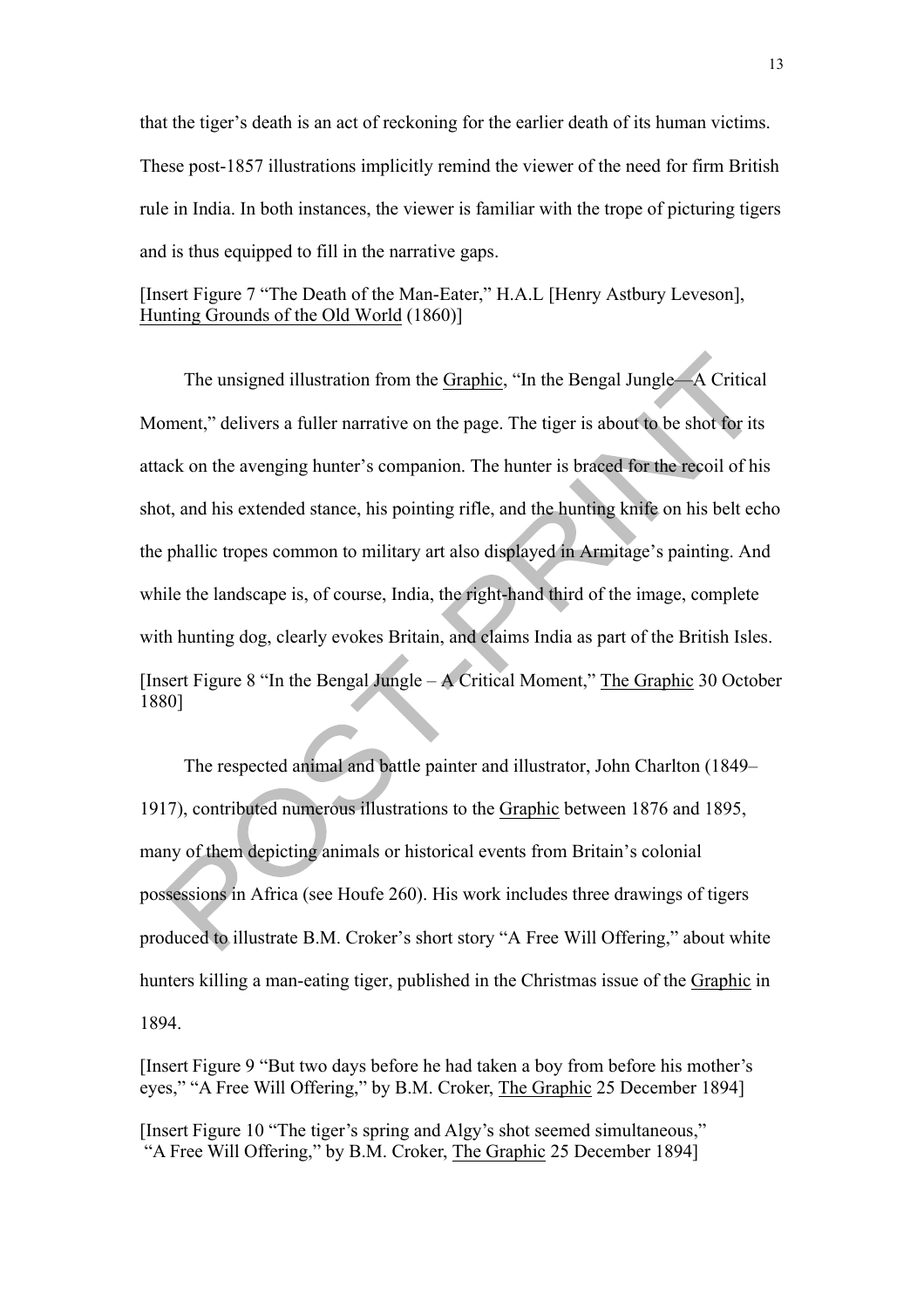[Insert Figure 11 "The great brute lay dead across the corpse of his victim," "A Free Will Offering," by B.M. Croker, The Graphic 25 December 1894]

Charlton's images (Figures 9-11) repeat three of the most common representations of the tiger in the half century following the Uprising: a tiger carrying away a victim; a tiger springing (or poised to spring); and a tiger straddling a prostrated victim. However, at the same time, Croker's story and Charlton's illustrations disrupt, in subtle ways, the narrative and visual tropes established during the nineteenth century.

In the story the British hunters' desire to "cover [themselves] in glory," to strip the tiger of his skin, is ultimately undermined when their trophy turns out to be "a poor specimen." Further, the manly hunter is replaced by an accidental shikari, a foppish "lady-killer" who after shooting the man-eater "relapse[s] from a keen and intrepid sportsman into an indolent, drooling, dandy." Charlton's first two illustrations conform to a common pattern: the tiger is seen carrying away one of his victims (Figure 9) and then frozen in the moment of leaping towards his final prey (Figure 10). In his last illustration, "The great brute lay dead across the corpse of his victim" (Figure 11), Charlton shows the aftermath rather than the critical moment between two deaths; the dead tiger, with lolling tongue, denies the consumer the pleasure of anticipating the moment of retribution. The anthropomorphized animal is replaced by a dead tiger. This story seems to suggest that by the 1890s writers and illustrators alike were becoming self-conscious about the rhetorical and material implications of using the tiger as a tool in imperialist ideology.

For many twenty-first-century readers Rudyard Kipling's Shere Khan is the tiger that immediately comes to mind in this context. Studies of the sources of Kipling's Jungle Books (1894-95) suggest that some of the settings and characters of the stories were inspired by Sterndale's illustrated books, Seonee, or, Camp Life on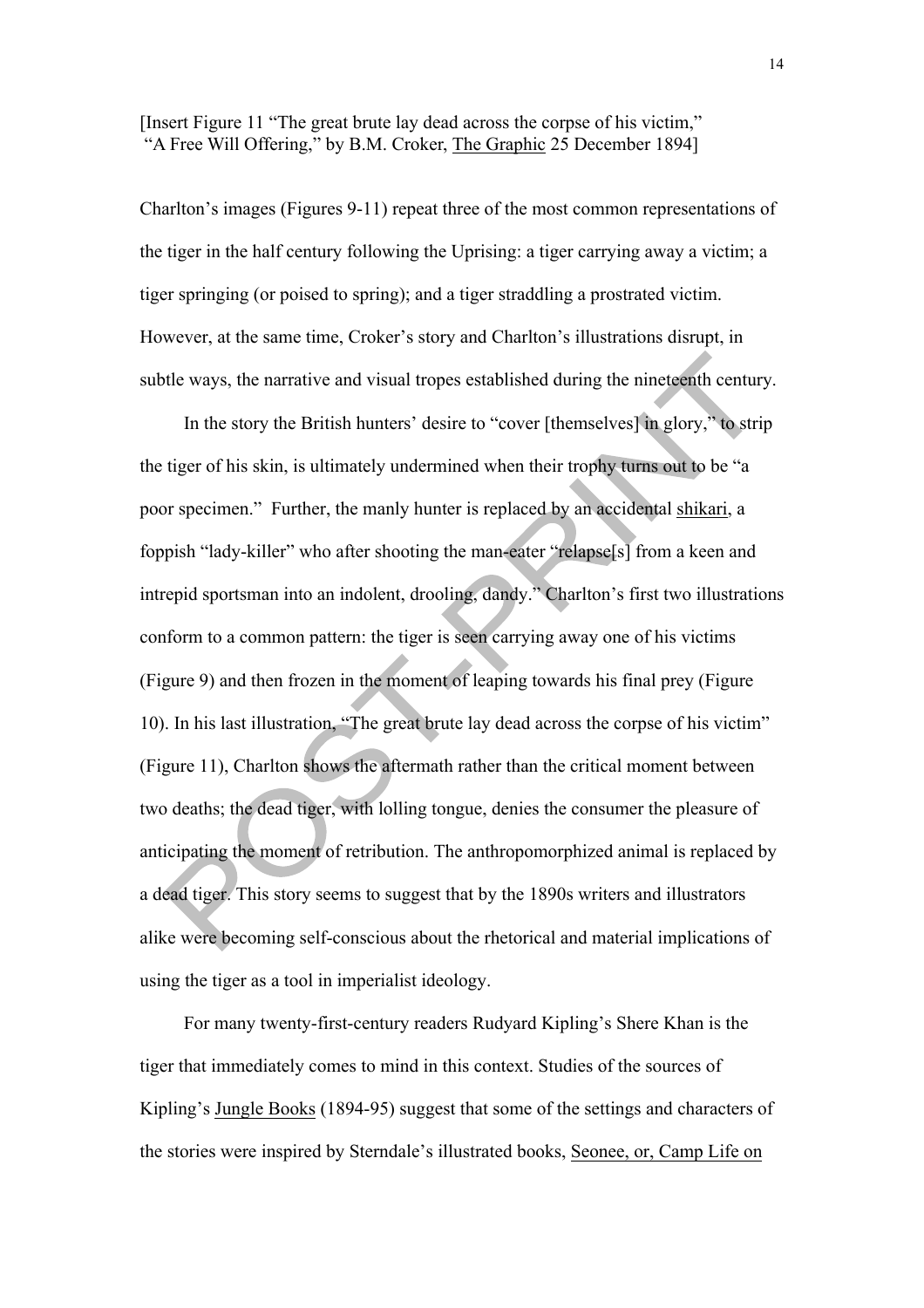the Satpura Range (1877), Natural History of Mammalia of India and Ceylon (1884; illustrated by the author, T.W. Wood, and others), and Denizens of the Jungles (1886; illustrated by the author). $4$ 

In The Jungle Books no other animal is treated with such unbridled contempt by Kipling as the tiger Shere Khan, the great enemy of the man-cub Mowgli. Shere Khan dies "a dog's death" (59), trampled by a herd of buffaloes when he is trapped in a ravine by Mowgli, who skins the tiger and displays his "gay striped coat" on the Council Rock (65). In displaying Shere Khan's pelt in this way Mowgli takes on the mantle of the British hunter, the skin reflecting the displays of hunting trophies that adorned every club and mess in British India by the end of the nineteenth century. Moreover, in the final decade of the century, Shere Khan's death is redolent of the "retribution" meted out to Indians in the wake of the 1857 Uprising.

This emerging meta-narrative is also evident in two heavily-coded images by Herbert Johnson — who was sent by the Graphic as a Special Artist on the Royal Tour of India in 1875-76 (Houfe 355) — published during the last decade of Victoria's reign (Figures 12-13).

[Insert Figure 12 "An Awkward Visitor at an Up-Country Railway Station in India," The Graphic 18 June 1892]

In "An Awkward Visitor at an Up-Country Railway Station in India" the Indian railway staff and passengers hide in the station buildings while the tiger paws at a basket of fruit abandoned on the station platform. The ransacked fruit and the linen hanging from the basket stand in for the dishevelled clothing and exposed upper body of the female victims in the illustrations discussed above, while the books and other effects scattered around the platform emphasise the tiger's menace. Again, the tiger clearly represents a threat to order that can only be restored by the masculine British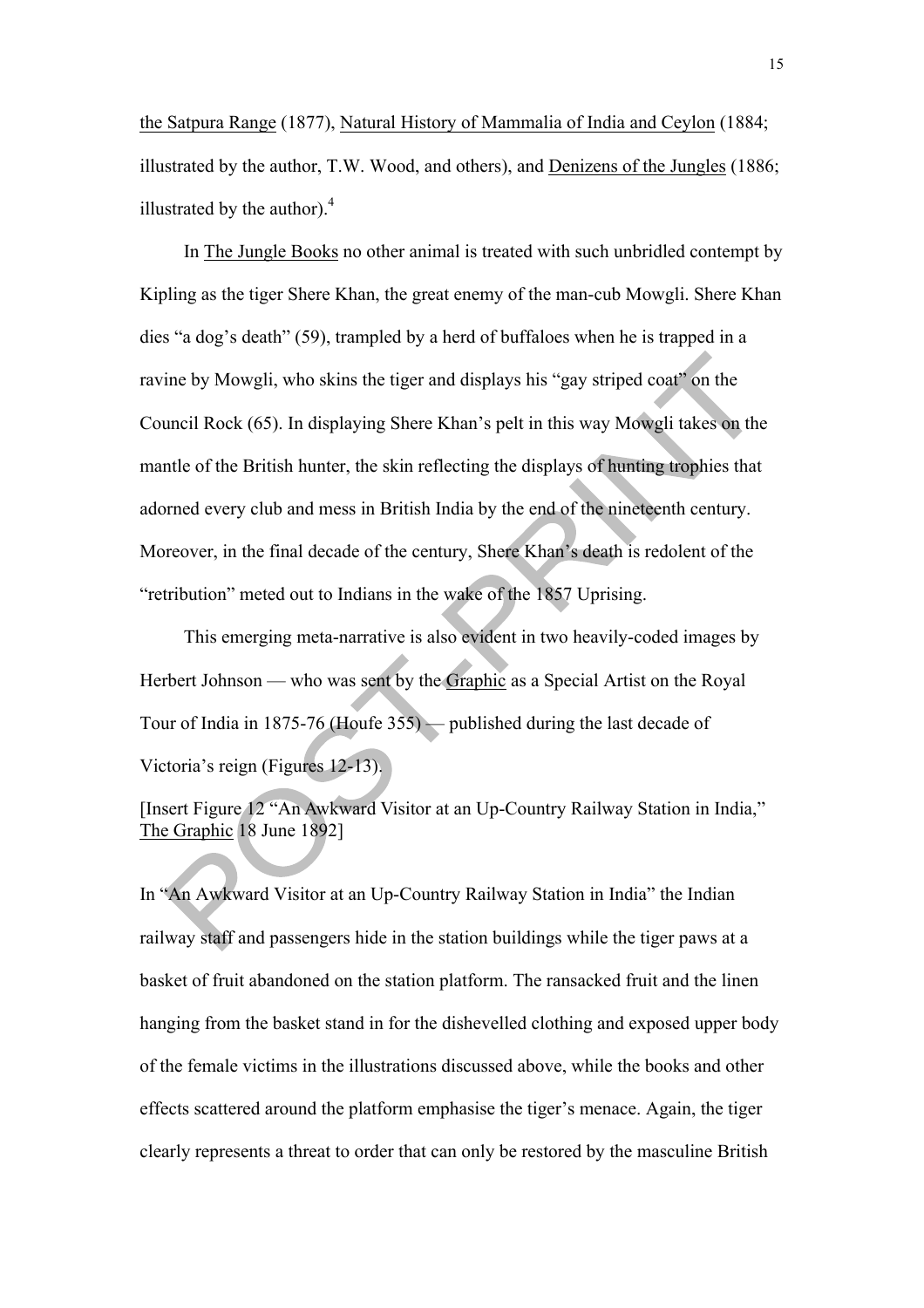authorities, to whom the telegram "received at head office of the railway company" that provides the caption is certainly addressed: "Tiger jumping about platform, men will not work; please arrange."

[Insert Figure 13 "The Tiger and the Signalman," The Graphic 5 January 1895]

The narrative of "The Tiger and the Signalman" is redolent with the same menace. Here the frightened Indian watchman clings to a signal post out of reach of the predatory tiger. In this drawing the tiger's paw is placed firmly on the iron rail of the railway track, which operates as a symbol of Britain's panoptic control and authority. The train in the middle background proclaims the watchman's imminent deliverance. In both drawings, however, the victim and avenger/hunter of the earlier images discussed are absent, and the mood shifts to one of satirical humour. In these illustrations, which depend on the viewer's ability to instantly recognise the implied narrative, there is no victim, and in each drawing the tiger is likely to be scared away. The latent menace is now a source of humour at the expense of the various Indians who find themselves in what Kipling's fearful Bengali Babu might call a "damn'-tight place" (Kim 183). The iconography of the tiger, as these illustrations demonstrate, was so firmly established by the 1890s that it was immediately and always available for parody. While it may appear in these lighter, comic images that the demonic threat of the tiger is diminished, and the racist overtones of the earlier images are neutralised, rather, at the end of the nineteenth century, this shift in register still suggests the ongoing need for a British presence in India (signified in both illustrations by the railway). The tiger has now become a symbol of Britain's containment of the menace of violent uprising against the British and/or their "loyal" subjects.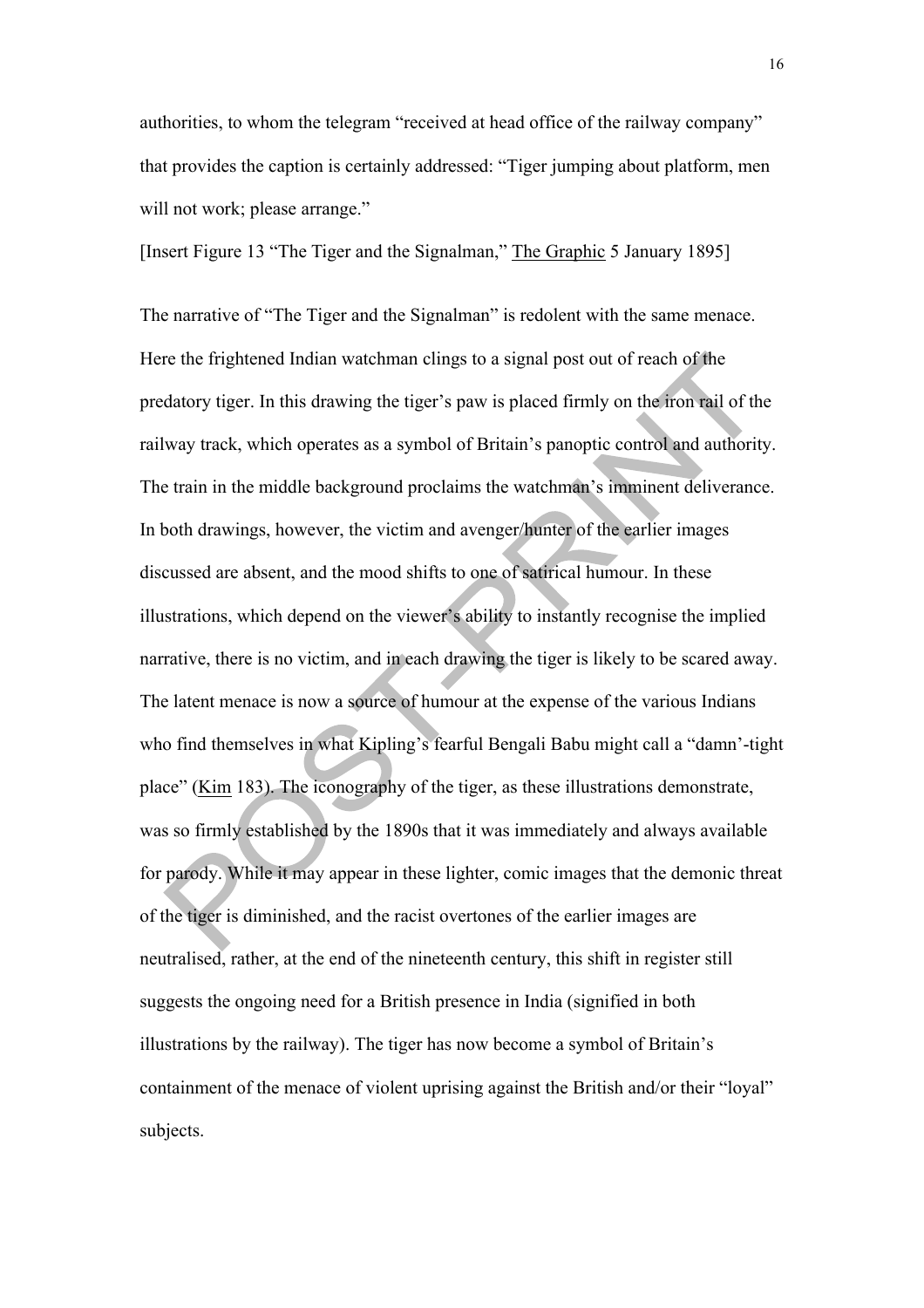## **Notes**

The authors would like to thank Elizabeth Leane and Carol Freeman for feedback on drafts of this paper.

1. For a nuanced discussion of the naming of the conflict, see Christopher Herbert, War of No Pity, 7-11.

2. Ironically, the lion, also endemic to India, did not survive on the sub-continent, while the more fecund tiger did.

3. Susie Green misreads this as "A melodramatic abduction of a semi-clad European female" (60). The text explicitly refers to a "woman of good caste" (302), and in any case her sari and bangles clearly suggest she is Indian.

4. See, for example, W.W. Robson's Introduction to the Oxford World's Classics edition of The Jungle Books (xv).

## Works Cited

Adams, Carol J. "Foreword to the Illinois Paperback." Baker xi-xiii.

- Atkinson, George Francklin. Curry and Rice: the Ingredients of Social Life at 'Our Station' in India. 1859. Chennai: Rupa, 2001.
- Baker, Steve. Picturing the Beast: Animals, Identity and Representation. Urbana: U of Illinois P, 2001.
- Bewick, Thomas. A General History of Quadrupeds. 1790. Chicago: Chicago UP, 2009.
- Crane, Ralph, and Lisa Fletcher. "Picturing the Empire: Illustrating Henty." English Literature in Transition, 1880-1920 55.2 (2012): 155-75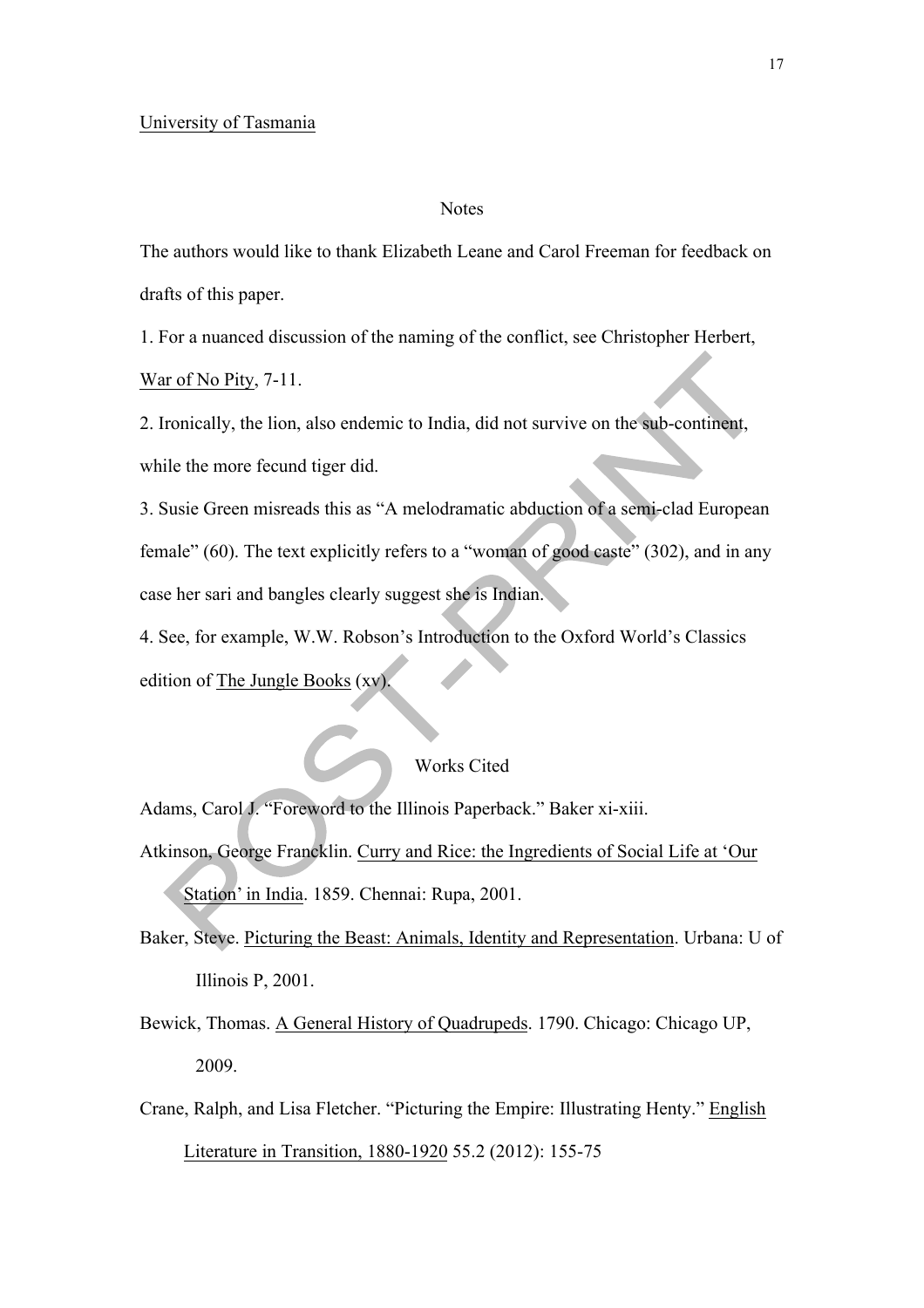- Crane, Ralph, and Radhika Mohanram. "The Iconography of Gender: The Indian Uprising of 1857." Feminist Studies in English Literature 16.2 (2008): 5-30.
- ---. Imperialism as Diaspora: Race Sexuality and History in Anglo-India. Liverpool: Liverpool UP, 2013.

Croker, B.M. "A Free Will Offering." The Graphic 25 Dec. 1894. Web. 9 Jan. 2012.

- Das, Veena. Critical Events: An Anthropological Perspective on Contemporary India. New Delhi: Oxford UP, 1995.
- Donald, Diana. Picturing Animals in Britain 1750-1850. New Haven and London: Yale UP, 2007.
- Fudge, Erica. "A Left-Handed Blow: Writing the History of Animals." Representing Animals. Ed. Nigel Rothfels. Bloomington: Indiana UP, 2002. 3-18.

Green, Susie. Tiger. London: Reaktion, 2006.

- H.A.L [Henry Astbury Leveson], Hunting Grounds of the Old World. 2nd ed. London: Saunders, Otley and Co., 1860.
- Herbert, Christopher. War of No Pity: The Indian Mutiny and Victorian Trauma. Princeton: Princeton UP, 2008.
- Hichberger, J.W.M. Images of the Army: The Military in British Art 1815-1914. Manchester: Manchester UP, 1988.
- Houfe, Simon. The Dictionary of British Book Illustrators and Caricaturists, 1800- 1914. Woodbridge: Antique Collectors' Club, 1978.
- Jalais, Annu. "Unmasking the Cosmopolitan Tiger." Nature and Culture 3.1 (2008): 25-40.
- Kipling, Rudyard. The Jungle Books. 1894-95. Ed. W.W. Robson. Oxford: Oxford UP, 2008.
- ---. Kim. 1901. Ed. Alan Sandison. Oxford: Oxford UP, 2008.